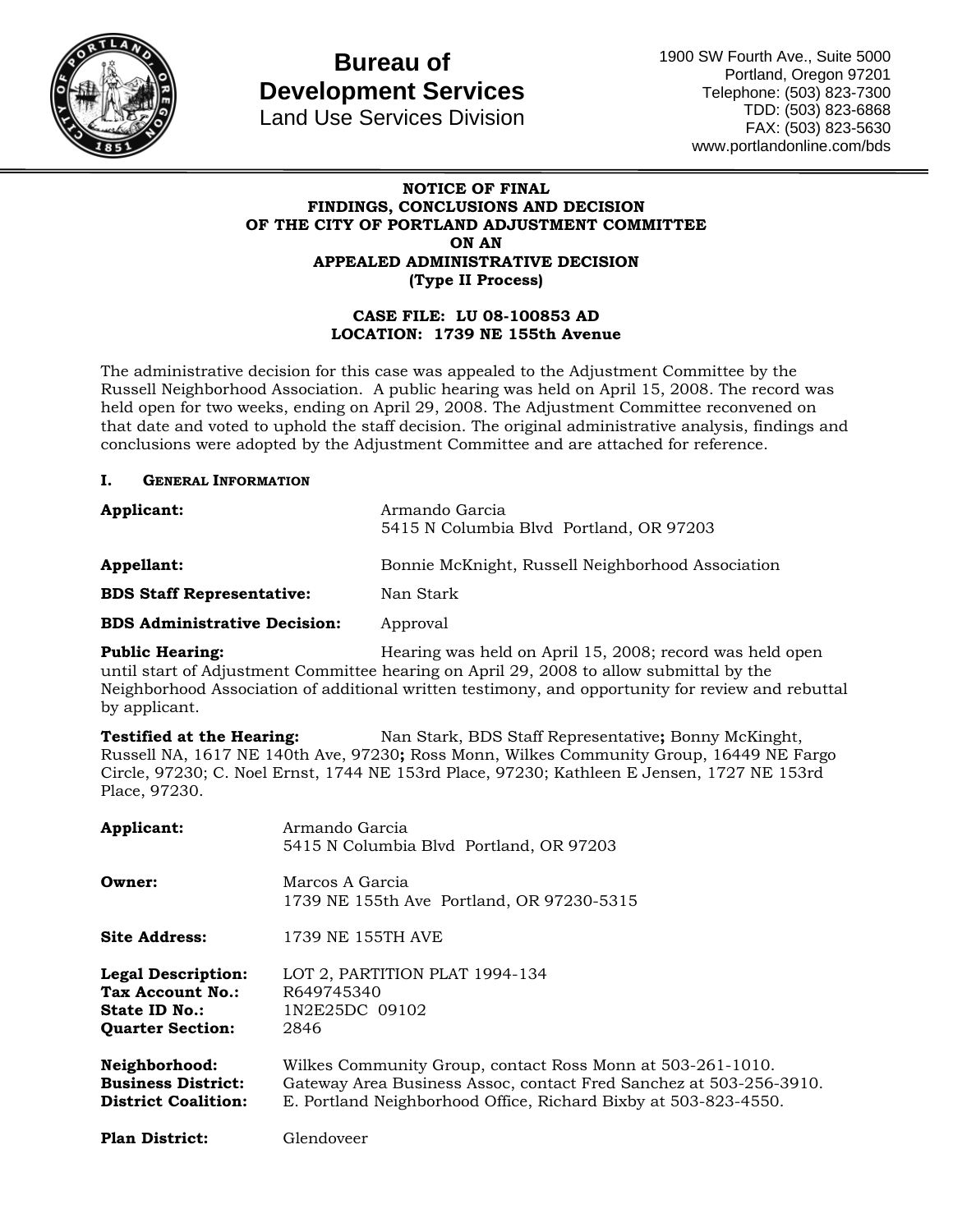| Zoning:                         | R7, Medium-density single-dwelling 7,000                                            |
|---------------------------------|-------------------------------------------------------------------------------------|
| Case Type:<br><b>Procedure:</b> | AD, Adjustment<br>Type II, an administrative decision with appeal to the Adjustment |
|                                 | Committee.                                                                          |

**Proposal:** The owner of this house wishes to enlarge the front porch and add a dormer above it. There is an existing small porch at the main entrance, and the owner proposes to increase the length to approximately 27 feet. The porch will not project further from the house than the existing one, which is 15 feet from the front property line. The proposed dormer above the porch is 22 feet long, with the wall extending directly above the existing first floor wall, which is 21 feet from the front property line. The eaves would extend the same distance as the existing roofline.

The Glendoveer Plan District requires a front yard setback of 30 feet for properties in the R7 zone. As indicated, the existing house is set back 21 feet from the front property line, and the porch is set back 15 feet. The applicant requests this Adjustment to zoning code standard 33.530.040, Glendoveer Plan District building setbacks, to allow dormer additions at the same setback as the existing porch and walls, thus reducing the setback from the required 30 feet to 21 feet for the dormer.

In the notice for this proposal that was mailed on January 17, 2008, the proposal included an Adjustment to reduce the setback for the expanded porch. Staff since determined that this Adjustment is not necessary because the zoning code allows expansion into the setback of an existing non-conforming structure if more than 60 percent of the structure is in the setback (33.110.220 D.). Since the existing porch is entirely encroaching into the 30-foot setback, it may be expanded at the same line. Consequently, an Adjustment is not necessary for the porch.

Note that the garage and second floor addition above it that is currently under construction complies with all zoning code standards, and so Adjustments are not necessary for that part of the project.

#### **II. ADJUSTMENT COMMITTEE DECISION**

Deny the appeal and uphold the administrative decision of approval, subject to the original Administrative Decision (attached), as follows:

Approval of an Adjustment to zoning code standard 33.530.040 A. to reduce the front setback for the dormer from the required 30 feet to 21 feet. This approval is subject to the approved site plan, Exhibit C-1, and front and side elevation drawings, Exhibits C-2 and C-3, signed and dated February 19, 2008.

#### **Staff Planner: Nan Stark**

**The original staff findings, conclusions and decision were adopted by the Portland Adjustment Committee on April 29, 2008.**

 $\mathbf{By}$   $\mathbf{By}$ 

Portland Adjustment Committee Terry Amundson, Chair

**Final Decision Rendered on April 29, 2008 and mailed on May 16, 2008.**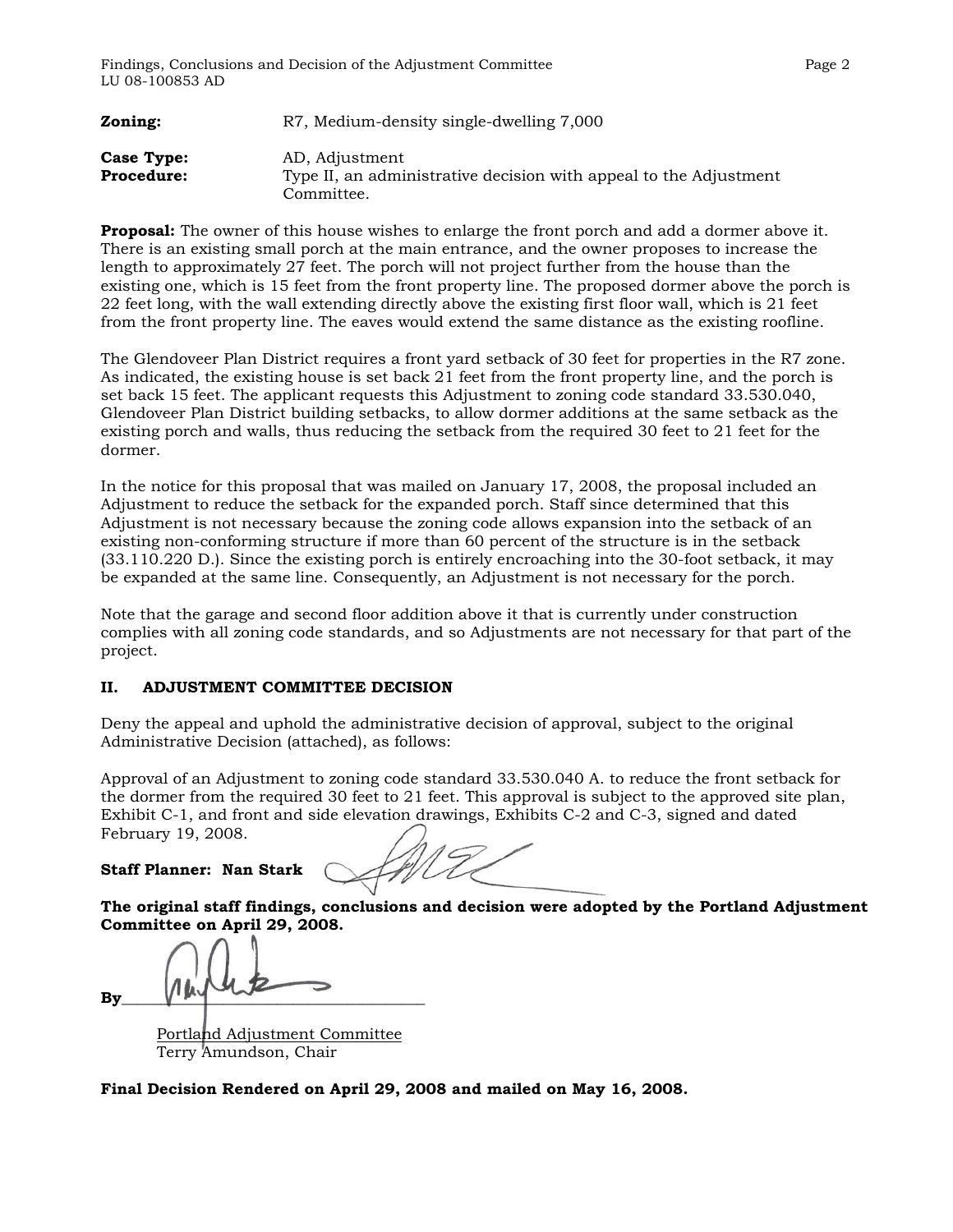**Appeal of this decision.** This decision is final and becomes effective the day the notice of decision is mailed (noted above). This decision may not be appealed to City Council; however, it may be challenged by filing a "Notice of Intent to Appeal" with the State Land Use Board of Appeals (LUBA) within 21 days of the date the decision is mailed, pursuant to ORS 197.620 and 197.830. A fee is required, and the issue being appealed must have been raised by the close of the record and with sufficient specificity to afford the review body an opportunity to respond to the issue. For further information, contact LUBA at the Public Utility Commission Building, 550 Capitol Street NE, Salem, OR 97310 [Telephone: (503) 373-1265].

**Recording the final decision.** This is the final local decision on this application. You may record this decision the day following the mailed/filed date shown above.

The applicant, builder, or a representative may record the final decision as follows:

- By Mail: **Send** the two recording sheets (sent in separate mailing) and the final Land Use Review decision with a check made payable to the Multnomah County Recorder to: Multnomah County Recorder, P.O. Box 5007, Portland OR 97208. The recording fee is identified on the recording sheet. Please include a self-addressed, stamped envelope.
- In Person: Bring the two recording sheets (sent in separate mailing) and the final Land Use Review decision with a check made payable to the Multnomah County Recorder to the County Recorder's office located at 501 SE Hawthorne Boulevard, #158, Portland OR 97214. The recording fee is identified on the recording sheet.

For further information on recording, please call the County Recorder at (503) 988-3034.

**Expiration of this approval.** This decision expires 3 years from the date it is recorded unless:

- A building permit has been issued, or
- The approved activity has begun, or
- In situations involving only the creation of lots, the land division has been recorded.

**Applying for your permits.** A building permit, occupancy permit, or development permit must be obtained before carrying out this project. At the time they apply for a permit, permittees must demonstrate compliance with:

• All conditions imposed here.

• All applicable development standards, unless specifically exempted as part of this land use review.

- All requirements of the building code.
- All provisions of the Municipal Code of the City of Portland, and all other applicable ordinances, provisions and regulations of the city.

#### **EXHIBITS**

#### NOT ATTACHED UNLESS INDICATED

- A. Applicant's Statement
- B. Zoning Map (attached)
- C. Plans/Drawings:
	- 1. Site Plan (attached)
	- 2. Front elevation drawing
	- 3. Side elevation drawings (attached)
	- 4. Floor plans
	- 5. Foundation and roof plans
- D. Notification information:
	- 1. Mailing list
	- 2. Mailed notice
- E. Agency Responses: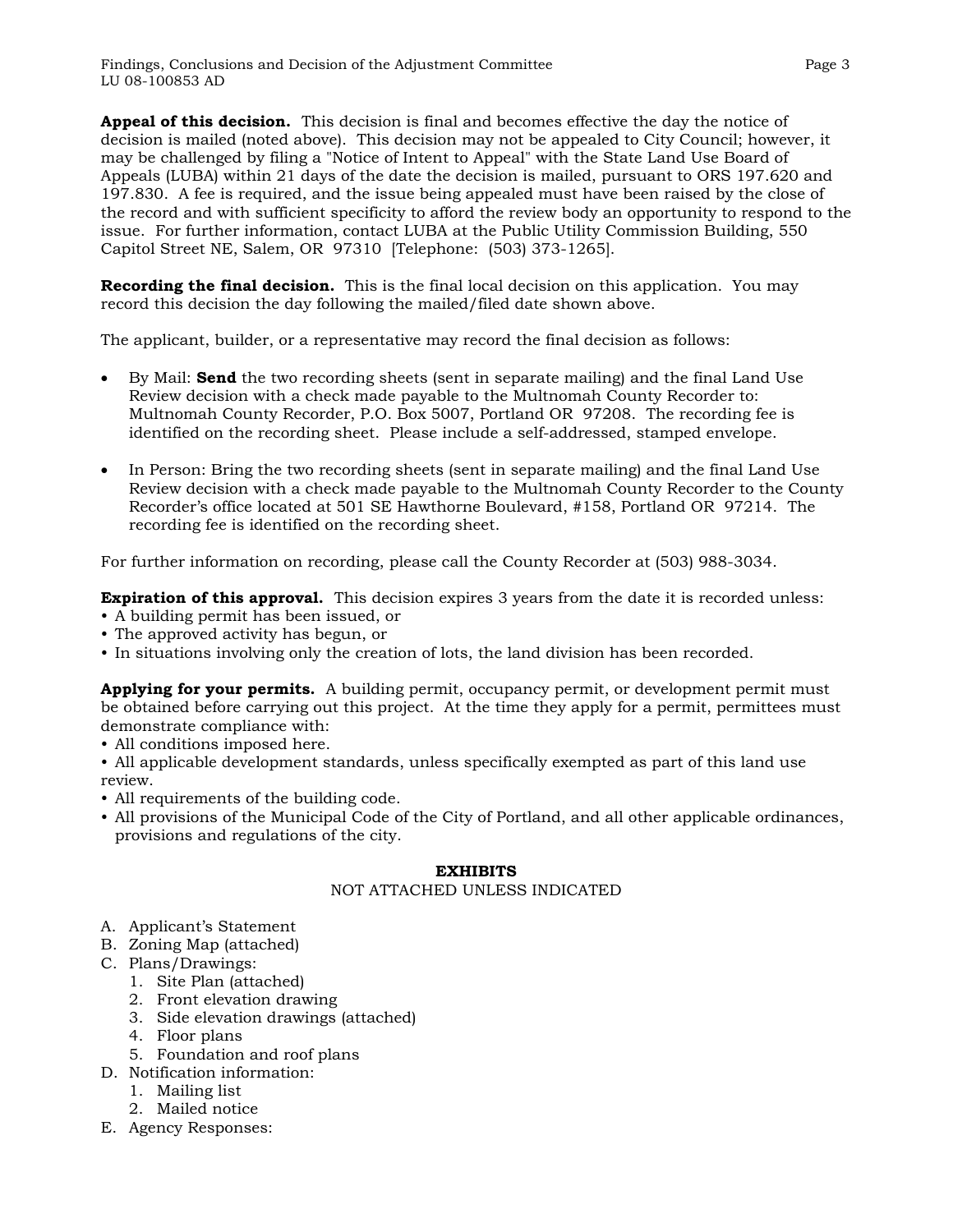Findings, Conclusions and Decision of the Adjustment Committee Page 4 LU 08-100853 AD

- 1. Bureau of Environmental Services
- 2. Bureau of Transportation Engineering and Development Review
- 3. Water Bureau
- 4. Fire Bureau
- 5. Site Development Review Section of BDS
- 6. Bureau of Parks, Forestry Division
- F. Correspondence:
	- 1. R. Monn, Land Use chair of Wilkes Community Group, February 7, 2008, opposed; also by
	- B. McKnight, Land Use chair of Russell Neighborhood Association
- G. Other:
	- 1. Original LU Application
	- 2. Site History Research
	- 3. Tax map
	- 4. Building permit history
- H. Appeal
	- 1. Appeal Statement
	- 2. Mailed Appeal Notice
	- 3. Appeal Notice mail list
- I. Comments received ending 4/21/08
	- 1. Letter from K E Jensen, 1727 NE 153rd Place, 97230
	- 2. Letter from K E Jensen, 1727 NE 153rd Place, 97230
	- 3. Letter from Holly Jank, 1808 NE 153rd Place, 97230
	- 4. Letter from Bev Bergin, 1730 NE 153rd Place, 97230
	- 5. Memo from Nan Stark
	- 6. Fax memo to Applicant 04/23/08
	- 7. Letter from Applicant, Garcia, 1739 NE 155th Ave, 97230
- J. Received at hearing
	- 1. Staff PowerPoint

#### **Copies**

Applicant Appellant All Parties who wrote or submitted testimony at the Public Hearing Russell and Wilkes Neighborhood Associations Auditor's Office Planning and Zoning

NAS/May 16, 2008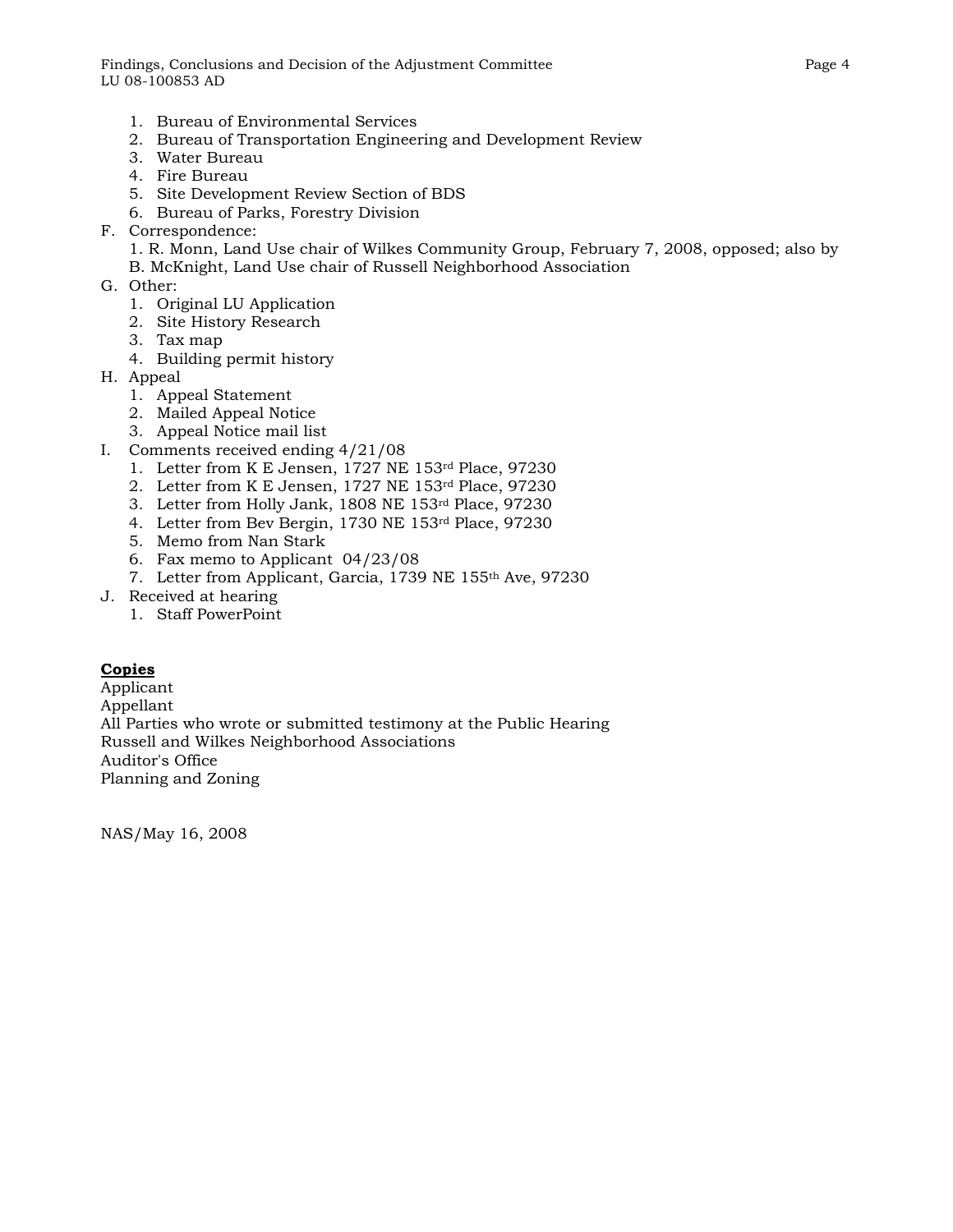

# City of Portland

**Bureau of Development Services**

Land Use Services Division

**Date:** February 22, 2008

**To:** Interested Person

**From:** Nan Stark, Land Use Services 503-823-7828 / nstark@ci.portland.or.us

## **NOTICE OF A TYPE II DECISION ON A PROPOSAL IN YOUR NEIGHBORHOOD**

The Bureau of Development Services has approved a proposal in your neighborhood. The reasons for the decision are included in this notice. If you disagree with the decision, you can appeal it and request a public hearing. Information on how to appeal this decision is listed at the end of this notice.

# **CASE FILE NUMBER: LU 08-100853 AD**

### **GENERAL INFORMATION**

| Applicant:                                                                                | Armando Garcia<br>5415 N Columbia Blvd Portland, OR 97203                                                                                                                                           |
|-------------------------------------------------------------------------------------------|-----------------------------------------------------------------------------------------------------------------------------------------------------------------------------------------------------|
| Owner:                                                                                    | Marcos A Garcia<br>1739 NE 155th Ave Portland, OR 97230-5315                                                                                                                                        |
| <b>Site Address:</b>                                                                      | 1739 NE 155TH AVE                                                                                                                                                                                   |
| <b>Legal Description:</b><br>Tax Account No.:<br>State ID No.:<br><b>Quarter Section:</b> | LOT 2, PARTITION PLAT 1994-134<br>R649745340<br>1N2E25DC 09102<br>2846                                                                                                                              |
| Neighborhood:<br><b>Business District:</b><br><b>District Coalition:</b>                  | Wilkes Community Group, contact Ross Monn at 503-261-1010.<br>Gateway Area Business Assoc, contact Fred Sanchez at 503-256-3910.<br>E. Portland Neighborhood Office, Richard Bixby at 503-823-4550. |
| <b>Plan District:</b><br>Zoning:                                                          | Glendoveer<br>R7, Medium-density single-dwelling 7,000                                                                                                                                              |
| <b>Case Type:</b><br><b>Procedure:</b>                                                    | AD, Adjustment<br>Type II, an administrative decision with appeal to the Adjustment<br>Committee.                                                                                                   |

#### **Proposal:**

The owner of this house wishes to enlarge the front porch and add a dormer above it. There is an existing small porch at the main entrance, and the owner proposes to increase the length to approximately 27 feet. The porch will not project further from the house than the existing one, which is 15 feet from the front property line. The proposed dormer above the porch is 22 feet long, with the wall extending directly above the existing first floor wall, which is 21 feet from the front property line. The eaves would extend the same distance as the existing roofline.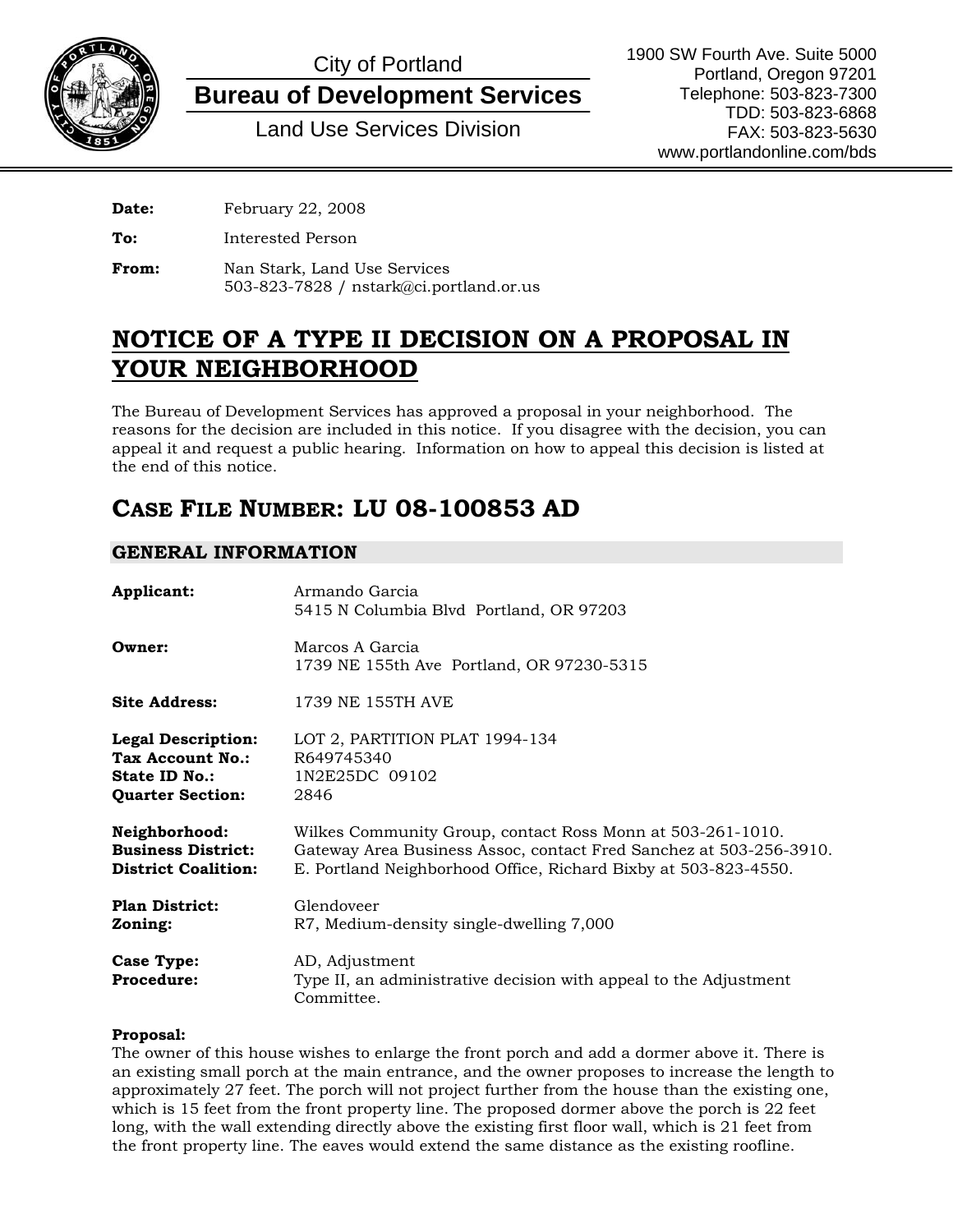The Glendoveer Plan District requires a front yard setback of 30 feet for properties in the R7 zone. As indicated, the existing house is set back 21 feet from the front property line, and the porch is set back 15 feet. The applicant requests this Adjustment to zoning code standard 33.530.040, Glendoveer Plan District building setbacks, to allow dormer additions at the same setback as the existing porch and walls, thus reducing the setback from the required 30 feet to 21 feet for the dormer.

In the notice for this proposal that was mailed on January 17, 2008, the proposal included an Adjustment to reduce the setback for the expanded porch. Staff since determined that this Adjustment is not necessary because the zoning code allows expansion into the setback of an existing non-conforming structure if more than 60 percent of the structure is in the setback (33.110.220 D.). Since the existing porch is entirely encroaching into the 30-foot setback, it may be expanded at the same line. Consequently, an Adjustment is not necessary for the porch.

Note that the garage and second floor addition above it that is currently under construction complies with all zoning code standards, and so Adjustments are not necessary for that part of the project.

### **ANALYSIS**

**Site and Vicinity:** The site is 16,498 square-feet in area, developed with a single-story dwelling built in 1955. It is currently under construction, with an attached garage and second story on the north side of the existing structure. Three mature fir trees with large trunks extend along the front yard, which is 100 feet long.

Like the subject house, the area is developed primarily with mid-century single family homes. This particular block in the Glendoveer neighborhood is much more eclectic in its pattern and character of houses. The typical Glendoveer street is characterized by single-story ranch-style houses from the 1950s and early 1960s, set back fairly consistently with large front yards. Along this block north of Halsey Street on 155th Avenue, there are one and two-story houses, some of which are ranch-style, but many from other eras and with different styles. The two houses on the adjacent lots to the south were built in 1995, both with two stories and a prominent two-car garage forward of the house. Next to those is a two-story house built in 1998. The house across the street was built in 1924. Most of the other houses on the block were built in the 1940s, 50s and 60s. Consequently, unlike many of the surrounding blocks in Glendoveer, this block is developed with houses representing nearly every decade of the 20th century.

**Zoning:** The site is zoned R7, medium-density single-dwelling. This zone is typically found in outlying areas of the city where public infrastructure is at high levels. The site is in the Glendoveer Plan District, which is bounded by NE 124th Avenue to the west and 160th Avenue to the east, generally south of the I-84 freeway and north of Glisan and Halsey Streets. The regulations of the plan district are intended to ensure that the special development patterns fostered by Ascot zoning are protected.

**Land Use History:** City records indicate that two land use reviews were approved for this site in 1994: LUR 94-00417 AD is an Adjustment that approved lot width of 65 feet (the minimum width in Glendoveer is 70 feet), preceding LUR 94-00541 MP, a Minor Partition that divided the original lot into two lots, including the subject lot with the existing house, and the new lot to the south, which is 65 feet wide.

**Agency Review:** A "Notice of Proposal in Your Neighborhood" was mailed **January 17, 2008**. The following Bureaus have responded with no issues or concerns:

- Bureau of Environmental Services
- Bureau of Transportation Engineering
- Water Bureau
- Fire Bureau
- Site Development Section of BDS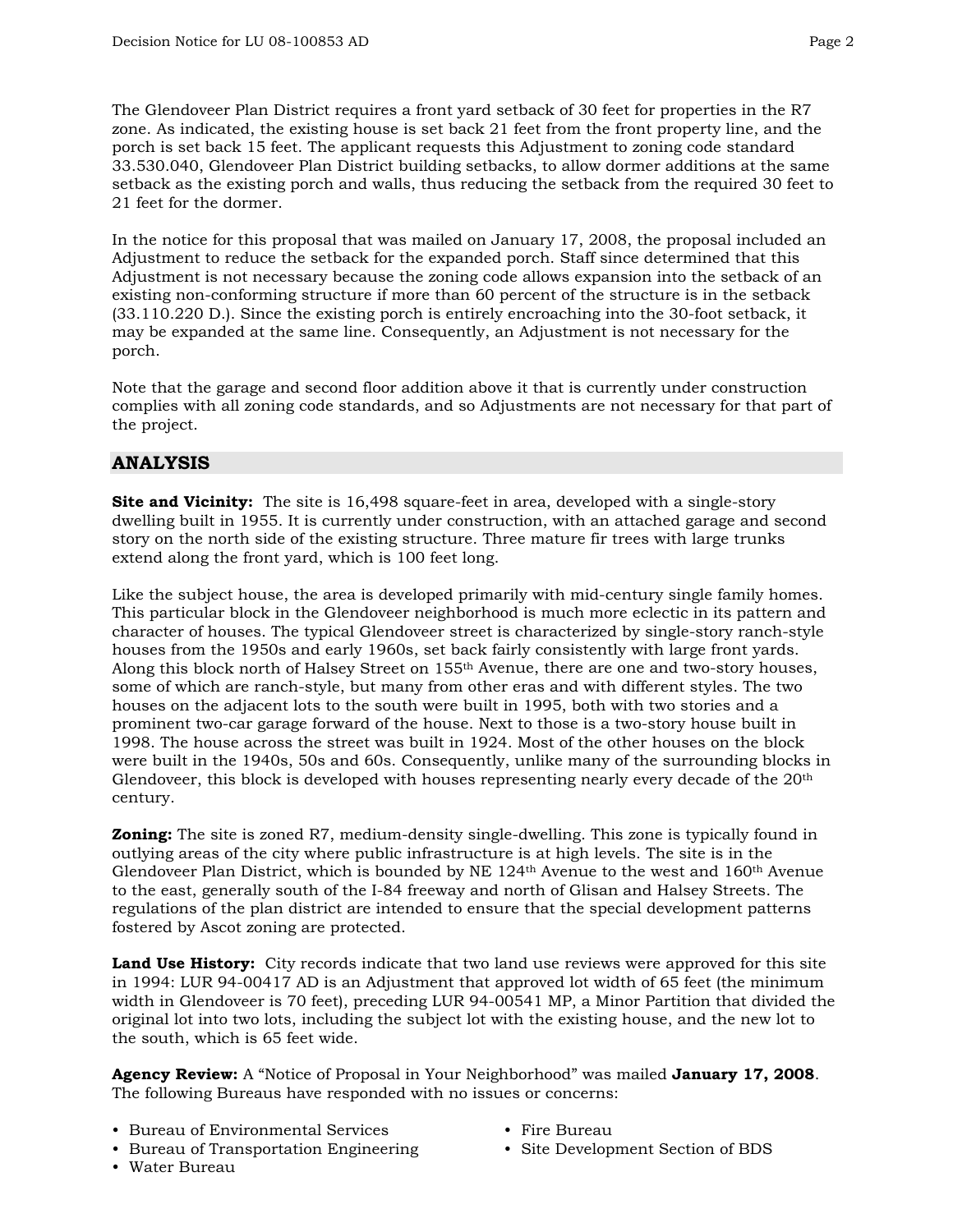• Bureau of Parks-Forestry Division

**Neighborhood Review:** A Notice of Proposal in Your Neighborhood was mailed on January 17, 2008. One written response has been received from the chair of the Wilkes Neighborhood Group, opposing the adjustment. The letter notes that the Russell Neighborhood Association joins in opposition. The chair wrote that the existing structure is out of compliance with the setback regulation and most of the dwellings in the area do meet it. Adding to it will move it further out of compliance and detract from the appearance of the residential area.

#### **ZONING CODE APPROVAL CRITERIA**

#### **33.805.010 Purpose (Adjustments)**

The regulations of the zoning code are designed to implement the goals and policies of the Comprehensive Plan. These regulations apply city-wide, but because of the city's diversity, some sites are difficult to develop in compliance with the regulations. The adjustment review process provides a mechanism by which the regulations in the zoning code may be modified if the proposed development continues to meet the intended purpose of those regulations. Adjustments may also be used when strict application of the zoning code's regulations would preclude all use of a site. Adjustment reviews provide flexibility for unusual situations and allow for alternative ways to meet the purposes of the code, while allowing the zoning code to continue to provide certainty and rapid processing for land use applications.

#### **33.805.040 Approval Criteria**

Adjustment requests will be approved if the review body finds that the applicant has shown that approval criteria A. through F. below, have been met.

**A.** Granting the adjustment will equally or better meet the purpose of the regulation to be modified; and

**Findings:** The requested Adjustment is to reduce the setback as required by the Glendoveer Plan District from the required 30 feet to 21 feet for a second-story dormer on the front of the house. The regulations of the Glendoveer Plan District are intended to ensure that the special development patterns fostered by Ascot zoning and succeeding zoning provisions established by Multnomah County are protected and continued under City zoning regulations following annexation.

As described in the "site and vicinity" section of this report, above, this particular street in Glendoveer is fairly eclectic in its residential development pattern, and thus atypical of the midcentury pattern that characterizes the area. Many of the houses are not in the mid-century ranch style that strongly characterizes some of the adjacent streets. Rather, there is a mix of smaller post-war cottages, larger late-century two-story houses, and early 20<sup>th</sup> century bungalows, along with some ranches. The open and expansive front yards of other blocks are not characteristic here, either, where many of the lots are fenced with chain-link surrounding the front yards. Mature trees and shrubs are also present in many of the front yards, including the subject site which is strongly characterized from the street by the mature trees with large trunks that partially obscure the house. Consequently, while most of the houses are set back in conformance with the 30-foot setback, the character of the street is not defined by the front setback as it is on other streets in the area. As a result, the proposal is not conflicting with a specific development pattern, as this block strays from the consistency intended by the original zoning and subsequent plan district.

The addition of a dormer above the existing gable roof over the front porch will not create a significantly different relationship from the house to the street. The two newer houses on the adjacent lots to the south have prominent second stories that are similar to what is proposed, in terms of how the houses relate to the street. Adding a second story does change the visual interplay, but the setback reduction is not emphasized by it. Rather, the design of this house and the ones closest to it, as well as others on this block, are different enough from the typical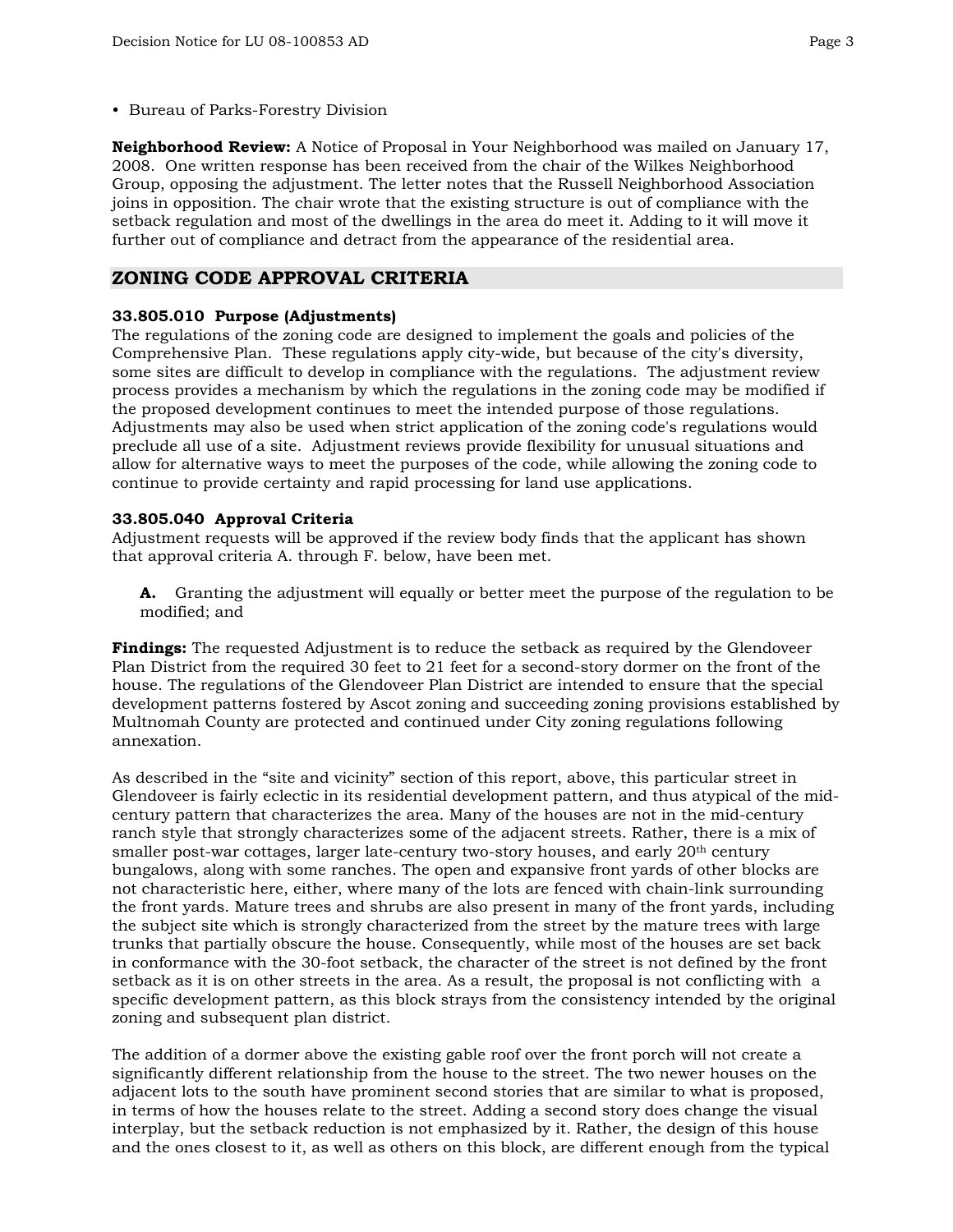Glendoveer dwelling that the pattern is not further interrupted by the requested adjustment. Therefore, this criterion is met.

**B.** If in a residential zone, the proposal will not significantly detract from the livability or appearance of the residential area, or if in an OS, C, E, or I zone, the proposal will be consistent with the classifications of the adjacent streets and the desired character of the area; and

**Findings:** As stated above, this block of the Glendoveer plan district is not representative of the prototypical Ascot zoning pattern. The broad front setbacks preceding ranch-style houses do not characterize this street. On a more micro level, this portion of the long block that extends from Halsey to the end of the street comprising the equivalent of four blocks includes almost no ranch-style houses on the west side of 155th Avenue. Mature trees and shrubs in the front yards and in the right-of-way partially obscure direct views of some of the houses, including the subject one. The subject house is closer to the street than most of the dwellings on this block, but it is an existing situation that is not significantly disruptive to the overall eclectic pattern of houses and garages. The addition of a dormer above the front porch will somewhat mimic the newer houses closest to this one. The large street trees in front of the house provide a visual separation to the street. The porch and first floor will continue to be the predominant elements of the house, and their placement on the site as nonconforming situations is allowed. The dormer is several feet back from the porch, above the gabled porch roof. With the new garage addition to the north side, the overall changes will bring the dwelling together as a unified project, thus not detracting from its appearance. Thus, this criterion is met.

**C.** If more than one adjustment is being requested, the cumulative effect of the adjustments results in a project which is still consistent with the overall purpose of the zone; and

**Findings:** Only one adjustment is requested. This criterion is not applicable.

**D.** City-designated scenic resources and historic resources are preserved; and

**Findings:** City designated resources are shown on the zoning map by the 's' overlay; historic resources are designated by a large dot, and by historic and conservation districts. There are no such resources present on the site. Therefore, this criterion is not applicable.

**E.** Any impacts resulting from the adjustment are mitigated to the extent practical; and

**Findings:** There are no discernible impacts that would result from granting the requested adjustment. The second-story dormer will be less pronounced as a wall in the nonconforming setback above the porch gable and expanded front porch. The new elements provide cohesion to the overall project that will mitigate for the reduced setback as perceived from the street. This criterion is met.

**F.** If in an environmental zone, the proposal has as few significant detrimental environmental impacts on the resource and resource values as is practicable;

**Findings:** The site is not within an environmental zone, which is designated on the zoning map by either a "c" or "p" overlay. Therefore, this criterion is not applicable.

#### **DEVELOPMENT STANDARDS**

Unless specifically required in the approval criteria listed above, this proposal does not have to meet the development standards in order to be approved during this review process. The plans submitted for a building or zoning permit must demonstrate that all development standards of Title 33 can be met, or have received an Adjustment or Modification via a land use review prior to the approval of a building or zoning permit.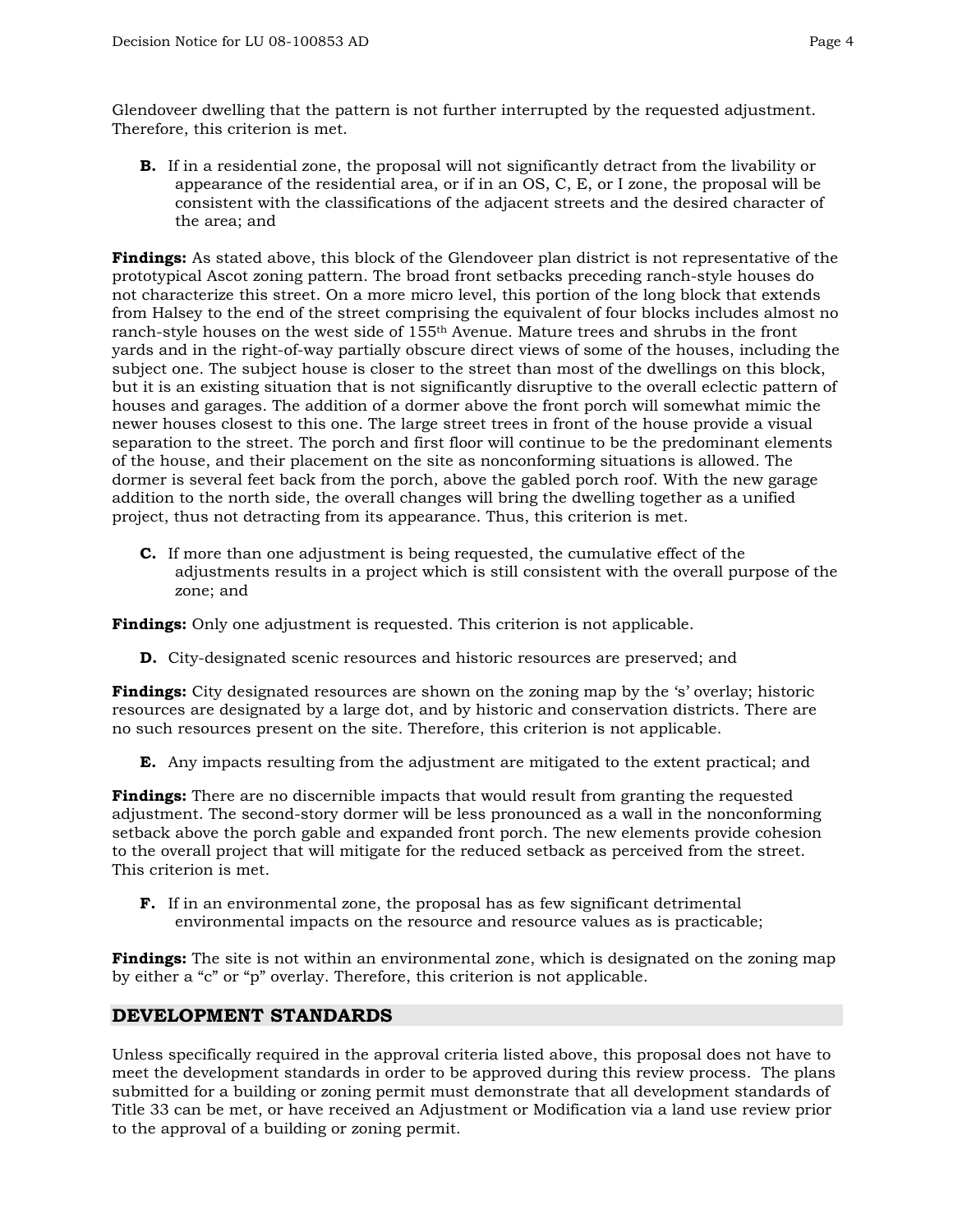#### **CONCLUSIONS**

The Ascot zoning that defines the Glendoveer Plan District is important to this area's distinct character. While much of the plan district is developed according to that zoning pattern, this particular street within the plan district is somewhat of an anomaly. The subject house is nonconforming in its location on the lot, and other residential development on this block does not characterize that pattern. As a result, the addition of a dormer above the first floor satisfies all of the relevant approval criteria. A condition will require that the mature trees in the front yard, which provide a further separation from the street, must be retained.

### **ADMINISTRATIVE DECISION**

Approval of an Adjustment to zoning code standard 33.530.040 A. to reduce the front setback for the dormer from the required 30 feet to 21 feet. This approval is subject to the approved site plan, Exhibits C-1, and front and side elevation drawings, Exhibits C-2 and C-3, signed and dated February 19, 2008.

Decision rendered by:  $\frac{1}{2}$  on February 19, 2008

By authority of the Director of the Bureau of Development Services

**Decision mailed: February 22, 2008**

#### **Staff Planner: Nan Stark**

**About this Decision.** This land use decision is **not a permit** for development. A Final Plat must be completed and recorded before the proposed lots can be sold or developed. Permits may be required prior to any work. Contact the Development Services Center at 503-823- 7310 for information about permits.

**Procedural Information.** The application for this land use review was submitted on January 7, 2008, and was determined to be complete on January 15, 2008.

*Zoning Code Section 33.700.080* states that Land Use Review applications are reviewed under the regulations in effect at the time the application was submitted, provided that the application is complete at the time of submittal, or complete within 180 days. Therefore this application was reviewed against the Zoning Code in effect on January 7, 2008.

*ORS 227.178* states the City must issue a final decision on Land Use Review applications within 120-days of the application being deemed complete. The 120-day review period may be waived or extended at the request of the applicant. In this case, the applicant did not waive or extend the120-day review period.

#### **Some of the information contained in this report was provided by the applicant.**

As required by Section 33.800.060 of the Portland Zoning Code, the burden of proof is on the applicant to show that the approval criteria are met. The Bureau of Development Services has independently reviewed the information submitted by the applicant and has included this information only where the Bureau of Development Services has determined the information satisfactorily demonstrates compliance with the applicable approval criteria. This report is the decision of the Bureau of Development Services with input from other City and public agencies.

**Conditions of Approval.** If approved, this project may be subject to a number of specific conditions, listed above. Compliance with the applicable conditions of approval must be documented in all related permit applications. Plans and drawings submitted during the permitting process must illustrate how applicable conditions of approval are met. Any project elements that are specifically required by conditions of approval must be shown on the plans, and labeled as such.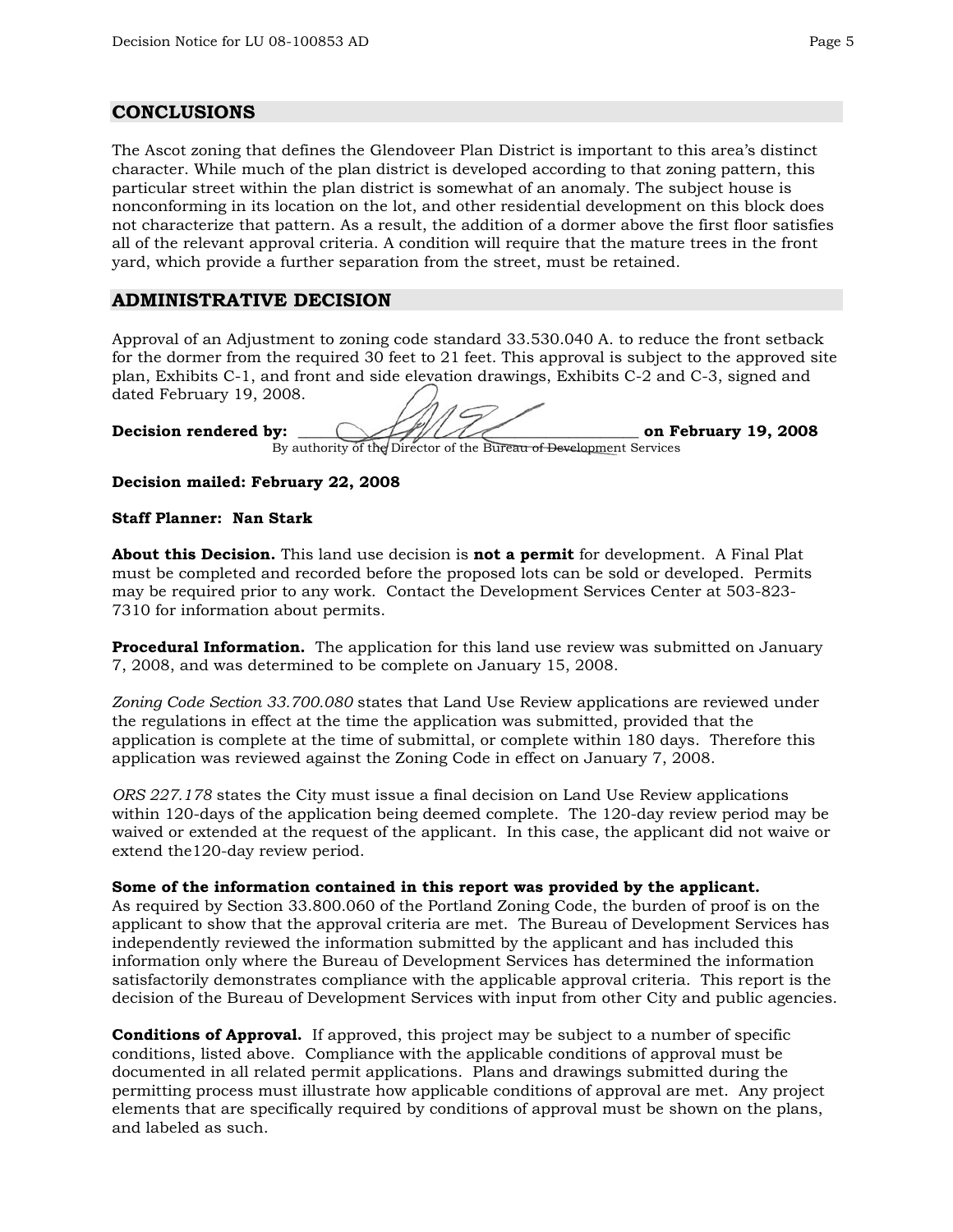These conditions of approval run with the land, unless modified by future land use reviews. As used in the conditions, the term "applicant" includes the applicant for this land use review, any person undertaking development pursuant to this land use review, the proprietor of the use or development approved by this land use review, and the current owner and future owners of the property subject to this land use review.

**Appealing this decision.** This decision may be appealed to the Adjustment Committee, which will hold a public hearing. Appeals must be filed **by 4:30 PM on March 7, 2008** at 1900 SW Fourth Ave. Appeals can be filed on the first floor in the Development Services Center until 3 p.m. After 3 p.m., appeals must be submitted to the receptionist at the front desk on the fifth floor. **An appeal fee of \$250 will be charged**. The appeal fee will be refunded if the appellant prevails. Recognized neighborhood associations are not subject to the appeal fee. Low-income individuals appealing a decision for their personal residence that they own in whole or in part may qualify for an appeal fee waiver. In addition, an appeal fee may be waived for a low income individual if the individual resides within the required notification area for the review**,** and the individual has resided at that address for at least 60 days. Assistance in filing the appeal and information on fee waivers is available from BDS in the Development Services Center. Fee waivers for low-income individuals must be approved prior to filing the appeal; please allow 3 working days for fee waiver approval. Please see the appeal form for additional information.

The file and all evidence on this case are available for your review by appointment only. Please contact the receptionist at 503-823-7967 to schedule an appointment. I can provide some [information over the phon](http://www.ci.portland.or.us/)e. Copies of all information in the file can be obtained for a fee equal to the cost of services. Additional information about the City of Portland, city bureaus, and a digital copy of the Portland Zoning Code is available on the internet at www.portlandonline.com.

**Attending the hearing.** If this decision is appealed, a hearing will be scheduled, and you will be notified of the date and time of the hearing. The decision of the Adjustment Committee is final; any further appeal must be made to the Oregon Land Use Board of Appeals (LUBA) within 21 days of the date of mailing the decision, pursuant to ORS 197.620 and 197.830. Contact LUBA at 550 Capitol St. NE, Suite 235, Salem, Oregon 97301, or phone 1-503-373-1265 for further information.

Failure to raise an issue by the close of the record at or following the final hearing on this case, in person or by letter, may preclude an appeal to the Land Use Board of Appeals (LUBA) on that issue. Also, if you do not raise an issue with enough specificity to give the Adjustment Committee an opportunity to respond to it, that also may preclude an appeal to LUBA on that issue.

#### **Recording the final decision.**

If this Land Use Review is approved, the final decision must be recorded with the Multnomah County Recorder.

A few days prior to the last day to appeal, the City will mail instructions to the applicant for recording the documents associated with their final land use decision.

- *Unless appealed,* The final decision may be recorded on or after **March 10, 2008 (the day following the last day to appeal).**
- A building or zoning permit will be issued only after the final decision is recorded.

The applicant, builder, or a representative may record the final decision as follows:

- By Mail: Send the two recording sheets (sent in separate mailing) and the final Land Use Review decision with a check made payable to the Multnomah County Recorder to: Multnomah County Recorder, P.O. Box 5007, Portland OR 97208. The recording fee is identified on the recording sheet. Please include a self-addressed, stamped envelope.
- In Person: Bring the two recording sheets (sent in separate mailing) and the final Land Use Review decision with a check made payable to the Multnomah County Recorder to the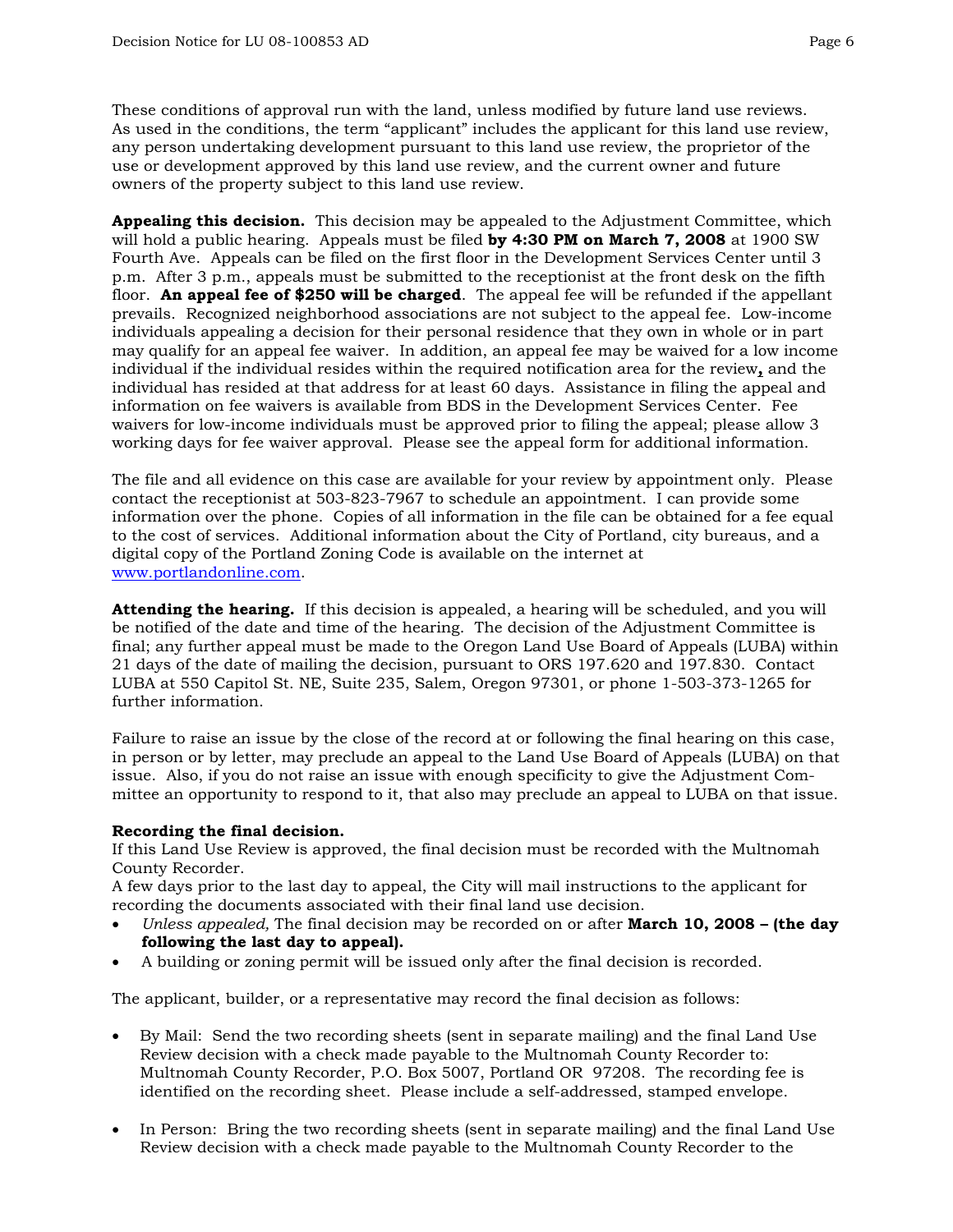County Recorder's office located at 501 SE Hawthorne Boulevard, #158, Portland OR 97214. The recording fee is identified on the recording sheet.

For further information on recording, please call the County Recorder at 503-988-3034. For further information on your recording documents please call the Bureau of Development Services Land Use Services Division at 503-823-7967.

**Expiration of this approval.** An approval expires three years from the date the final decision is rendered unless a building permit has been issued or the approved activity has begun.

**Applying for your permits.** A building permit, occupancy permit, or development permit may be required before carrying out an approved project. At the time they apply for a permit, permittees must demonstrate compliance with:

- All conditions imposed herein;
- All applicable development standards, unless specifically exempted as part of this land use review;
- All requirements of the building code; and
- All provisions of the Municipal Code of the City of Portland, and all other applicable ordinances, provisions and regulations of the City.

#### **EXHIBITS**

#### NOT ATTACHED UNLESS INDICATED

- A. Applicant's Statement
- B. Zoning Map (attached)
- C. Plans/Drawings:
	- 1. Site Plan (attached)
	- 2. Front elevation drawing
	- 3. Side elevation drawings (attached)
	- 4. Floor plans
	- 5. Foundation and roof plans
- D. Notification information:
	- 1. Mailing list
	- 2. Mailed notice
- E. Agency Responses:
	- 1. Bureau of Environmental Services
	- 2. Bureau of Transportation Engineering and Development Review
	- 3. Water Bureau
	- 4. Fire Bureau
	- 5. Site Development Review Section of BDS
	- 6. Bureau of Parks, Forestry Division
- F. Correspondence:

1. R. Monn, Land Use chair of Wilkes Community Group, February 7, 2008, opposed; also by B. McKnight, Land Use chair of Russell Neighborhood Association

- G. Other:
	- 1. Original LU Application
	- 2. Site History Research
	- 3. Tax map
	- 4. Building permit history

**The Bureau of Development Services is committed to providing equal access to information and hearings. If you need special accommodations, please call 503-823- 0625 (TTY 503-823-6868).**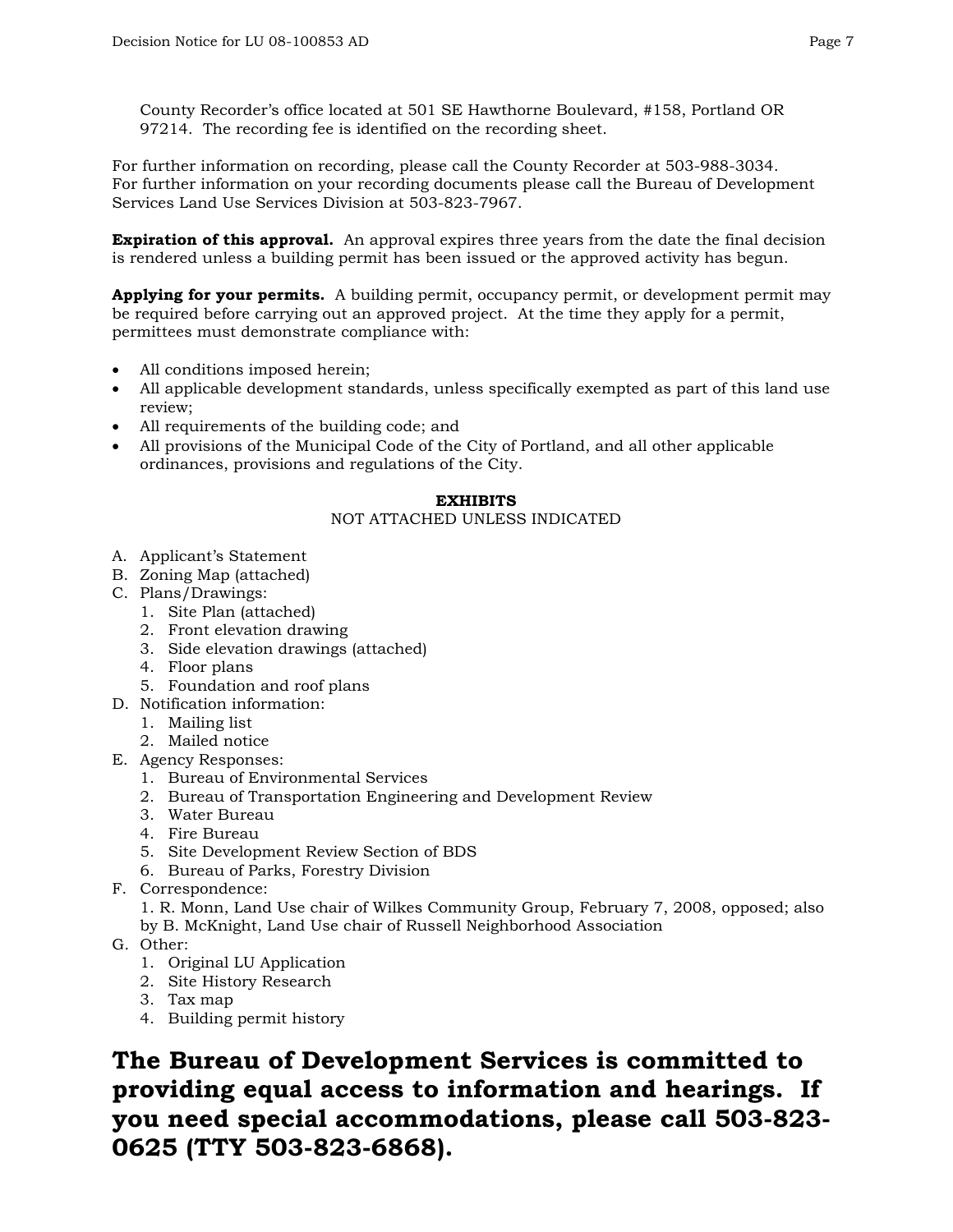